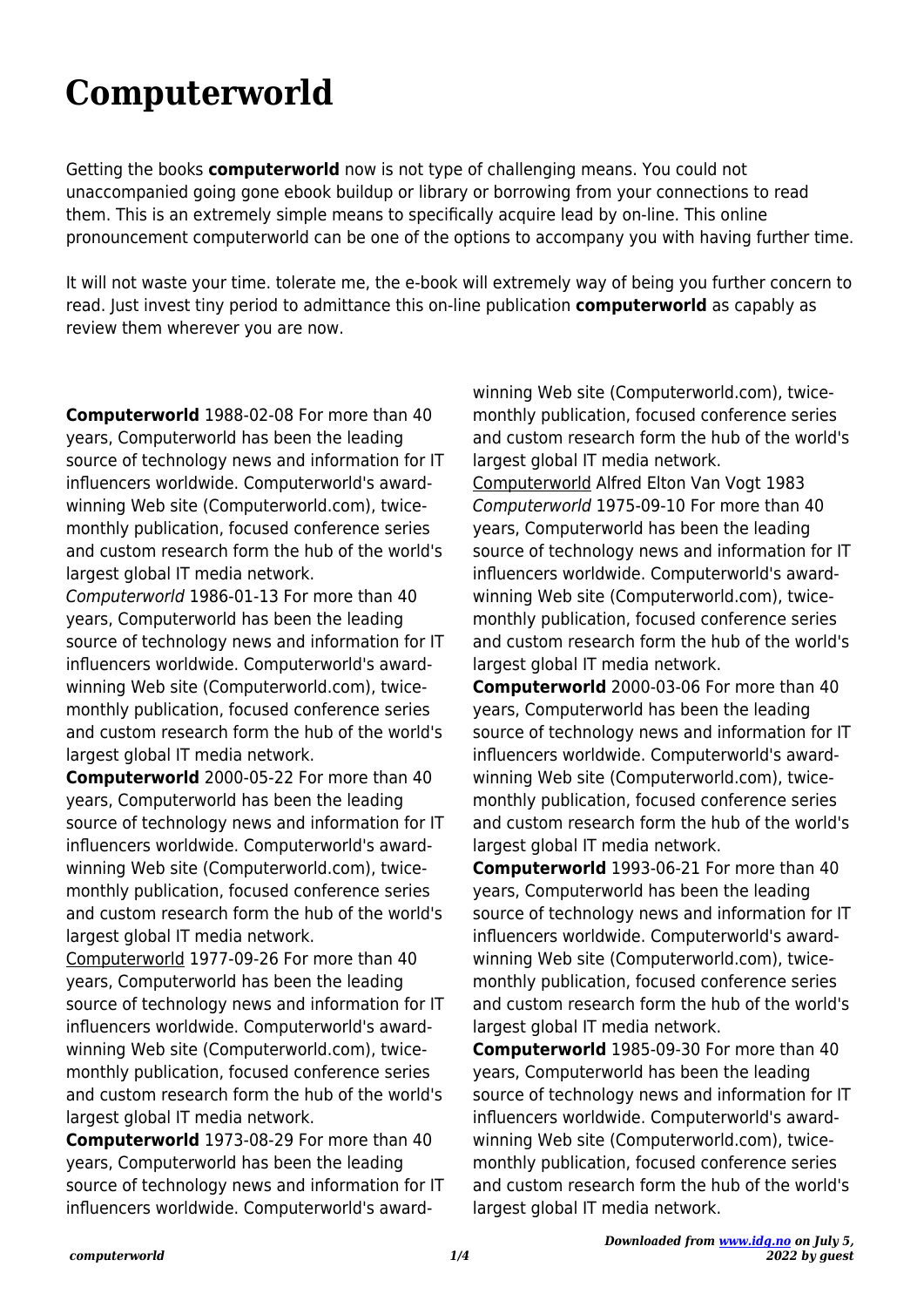**Computerworld** 1984-11 For more than 40 years, Computerworld has been the leading source of technology news and information for IT influencers worldwide. Computerworld's awardwinning Web site (Computerworld.com), twicemonthly publication, focused conference series and custom research form the hub of the world's largest global IT media network.

Computerworld 1984-05-21 For more than 40 years, Computerworld has been the leading source of technology news and information for IT influencers worldwide. Computerworld's awardwinning Web site (Computerworld.com), twicemonthly publication, focused conference series and custom research form the hub of the world's largest global IT media network.

**Computerworld** 1999-01-25 For more than 40 years, Computerworld has been the leading source of technology news and information for IT influencers worldwide. Computerworld's awardwinning Web site (Computerworld.com), twicemonthly publication, focused conference series and custom research form the hub of the world's largest global IT media network.

**Computerworld** 1986-10-27 For more than 40 years, Computerworld has been the leading source of technology news and information for IT influencers worldwide. Computerworld's awardwinning Web site (Computerworld.com), twicemonthly publication, focused conference series and custom research form the hub of the world's largest global IT media network.

**Computerworld** 2001-12-10 For more than 40 years, Computerworld has been the leading source of technology news and information for IT influencers worldwide. Computerworld's awardwinning Web site (Computerworld.com), twicemonthly publication, focused conference series and custom research form the hub of the world's largest global IT media network.

**Computerworld** 1982-03-15 For more than 40 years, Computerworld has been the leading source of technology news and information for IT influencers worldwide. Computerworld's awardwinning Web site (Computerworld.com), twicemonthly publication, focused conference series and custom research form the hub of the world's largest global IT media network.

**Computerworld** 1980-10-20 For more than 40 years, Computerworld has been the leading source of technology news and information for IT influencers worldwide. Computerworld's awardwinning Web site (Computerworld.com), twicemonthly publication, focused conference series and custom research form the hub of the world's largest global IT media network.

Computerworld 1993-11-01 For more than 40 years, Computerworld has been the leading source of technology news and information for IT influencers worldwide. Computerworld's awardwinning Web site (Computerworld.com), twicemonthly publication, focused conference series and custom research form the hub of the world's largest global IT media network.

Computerworld 1999-03-15 For more than 40 years, Computerworld has been the leading source of technology news and information for IT influencers worldwide. Computerworld's awardwinning Web site (Computerworld.com), twicemonthly publication, focused conference series and custom research form the hub of the world's largest global IT media network.

Computerworld 1978-04-17 For more than 40 years, Computerworld has been the leading source of technology news and information for IT influencers worldwide. Computerworld's awardwinning Web site (Computerworld.com), twicemonthly publication, focused conference series and custom research form the hub of the world's largest global IT media network.

Computerworld 1981-10-26 For more than 40 years, Computerworld has been the leading source of technology news and information for IT influencers worldwide. Computerworld's awardwinning Web site (Computerworld.com), twicemonthly publication, focused conference series and custom research form the hub of the world's largest global IT media network.

Computerworld 1985-03-25 For more than 40 years, Computerworld has been the leading source of technology news and information for IT influencers worldwide. Computerworld's awardwinning Web site (Computerworld.com), twicemonthly publication, focused conference series and custom research form the hub of the world's largest global IT media network.

**Computerworld** 1987-03-02 For more than 40 years, Computerworld has been the leading source of technology news and information for IT influencers worldwide. Computerworld's awardwinning Web site (Computerworld.com), twicemonthly publication, focused conference series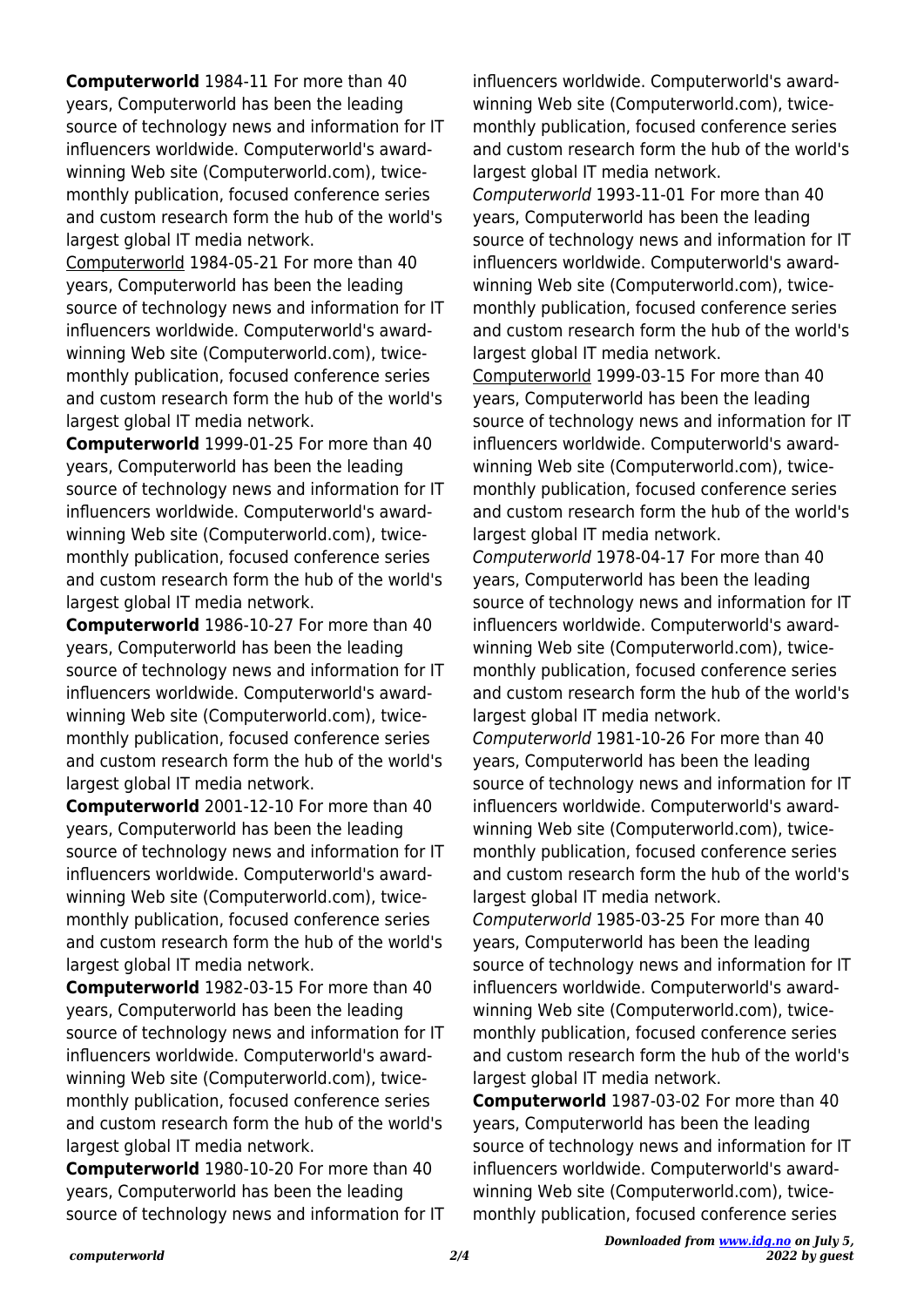and custom research form the hub of the world's largest global IT media network.

Computerworld 1998-11-30 For more than 40 years, Computerworld has been the leading source of technology news and information for IT influencers worldwide. Computerworld's awardwinning Web site (Computerworld.com), twicemonthly publication, focused conference series and custom research form the hub of the world's largest global IT media network.

Computerworld 2000-04-03 For more than 40 years, Computerworld has been the leading source of technology news and information for IT influencers worldwide. Computerworld's awardwinning Web site (Computerworld.com), twicemonthly publication, focused conference series and custom research form the hub of the world's largest global IT media network.

Computerworld 1996-09-09 For more than 40 years, Computerworld has been the leading source of technology news and information for IT influencers worldwide. Computerworld's awardwinning Web site (Computerworld.com), twicemonthly publication, focused conference series and custom research form the hub of the world's largest global IT media network.

**Computerworld** 1994-01-24 For more than 40 years, Computerworld has been the leading source of technology news and information for IT influencers worldwide. Computerworld's awardwinning Web site (Computerworld.com), twicemonthly publication, focused conference series and custom research form the hub of the world's largest global IT media network.

Computerworld 1983-04-11 For more than 40 years, Computerworld has been the leading source of technology news and information for IT influencers worldwide. Computerworld's awardwinning Web site (Computerworld.com), twicemonthly publication, focused conference series and custom research form the hub of the world's largest global IT media network.

Computerworld 1985-10-07 For more than 40 years, Computerworld has been the leading source of technology news and information for IT influencers worldwide. Computerworld's awardwinning Web site (Computerworld.com), twicemonthly publication, focused conference series and custom research form the hub of the world's largest global IT media network.

**Computerworld** 1976-12-20 For more than 40

years, Computerworld has been the leading source of technology news and information for IT influencers worldwide. Computerworld's awardwinning Web site (Computerworld.com), twicemonthly publication, focused conference series and custom research form the hub of the world's largest global IT media network.

Computerworld 1980-05-05 For more than 40 years, Computerworld has been the leading source of technology news and information for IT influencers worldwide. Computerworld's awardwinning Web site (Computerworld.com), twicemonthly publication, focused conference series and custom research form the hub of the world's largest global IT media network.

**Computerworld** 1982-06-07 For more than 40 years, Computerworld has been the leading source of technology news and information for IT influencers worldwide. Computerworld's awardwinning Web site (Computerworld.com), twicemonthly publication, focused conference series and custom research form the hub of the world's largest global IT media network.

Computerworld 1980-12 For more than 40 years, Computerworld has been the leading source of technology news and information for IT influencers worldwide. Computerworld's awardwinning Web site (Computerworld.com), twicemonthly publication, focused conference series and custom research form the hub of the world's largest global IT media network.

Computerworld 1984-12-24 For more than 40 years, Computerworld has been the leading source of technology news and information for IT influencers worldwide. Computerworld's awardwinning Web site (Computerworld.com), twicemonthly publication, focused conference series and custom research form the hub of the world's largest global IT media network.

Computerworld 1988 For more than 40 years, Computerworld has been the leading source of technology news and information for IT influencers worldwide. Computerworld's awardwinning Web site (Computerworld.com), twicemonthly publication, focused conference series and custom research form the hub of the world's largest global IT media network.

**Computerworld** 1993-08-23 For more than 40 years, Computerworld has been the leading source of technology news and information for IT influencers worldwide. Computerworld's award